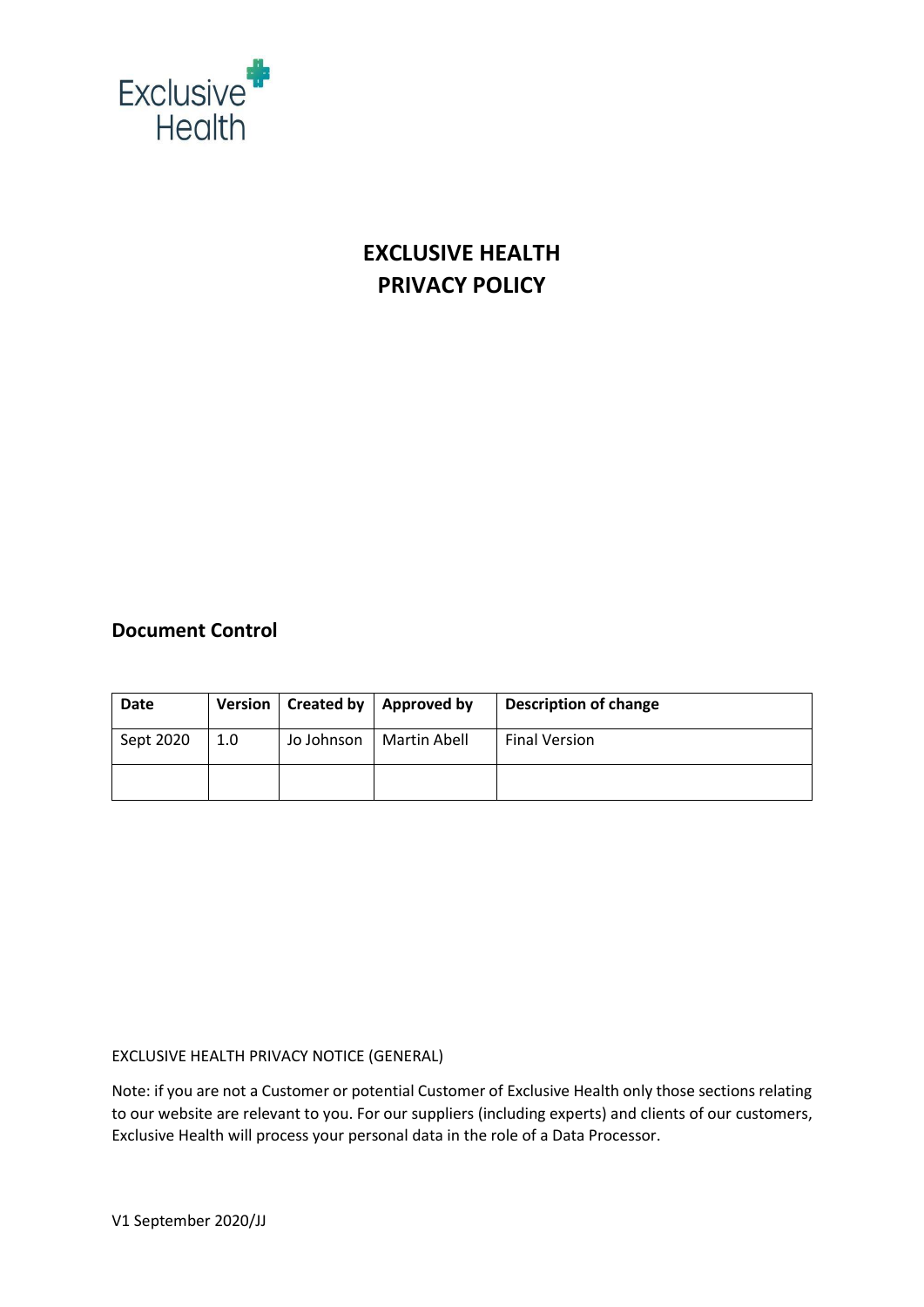

## **INTRODUCTION**

Exclusive Health takes data protection seriously and is committed to respecting and protecting your personal data. Your personal data is data which by itself or with other data available to us can be used to identify you.

This Privacy Notice explains how we will collect, store and use any personal data you provide via our website, email or networks and when you otherwise communicate with us (including in the course of the services we provide or the running of our business).

If you have any questions you can contact our Data Protection Officer, Martin Abell at:

E-mail – [martin@exclusive-health.co.uk](mailto:martin@exclusive-health.co.uk)

Post – Exclusive Health, Floor 2, St Georges House, 56 Peter Street, Manchester, M2 3NQ

ICO Registration Number: ZA 105993

It is important that the personal data we hold about you is accurate and current. Please keep us informed if your personal data changes during your relationship with us.

This Privacy Notice may change from time to time and, if it does, the up-to-date version will be available on our website and becomes effective immediately.

Please take the time to read this Privacy Notice, which contains important information about the way in which Exclusive Health processes personal data.

You have the right to make a complaint at any time to the Information Commissioner's Office (ICO), the UK supervisory authority for data protection issues (www.ico.org.uk). We would, however, appreciate the opportunity to deal with your concerns before you approach the ICO so please contact us in the first instance.

For the purposes of this Privacy Notice, "Data Protection Legislation" is defined as the General Data Protection Regulation (Regulation (EU) 2016/670) ("GDPR"), the Data Protection Act 2018 ("DPA 2018") or any equivalent legislation amending, supplementing, or replacing the GDPR or DPA 2018.

## **THE DATA WE MAY COLLECT ABOUT YOU**

We may collect, or be provided with, and process information about you, your personnel, and clients through various means, including:

- While carrying out work for you (or your business), in which case we will process any of your client personal data provided to us as a Data Processor as defined in the Data Protection Legislation.
- Via our website (for example, on our 'Contact Us' page).
- By email or other electronic correspondence.
- By telephone.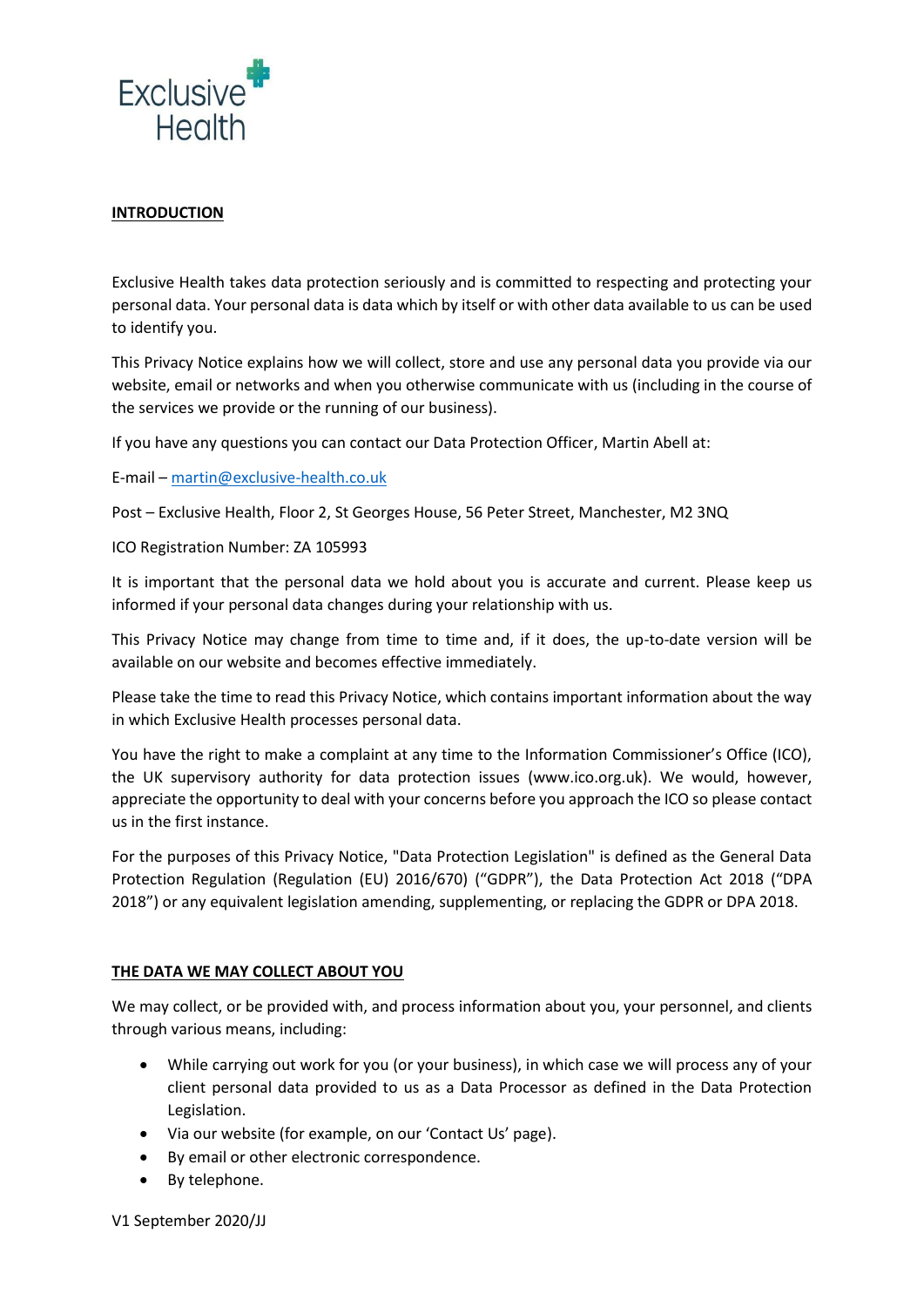

- Networking (e.g. conferences, customer events and/or other meetings or events either hosted or attended by us).
- Otherwise through providing our services or operating our business.

The personal data you give to us may include:

- Your name and title.
- Contact information, including telephone number, postal address, and email address.
- Information relating to your location, preferences and/or interests.
- Photographic identification.
- CCTV footage and other information obtained through electronic means such as swipe card records.

With respect to your clients, their personal data including special categories of personal data.

- The content of any enquiry submitted over our website.
- Any other personal data we collect (such as the customer and client reference numbers which may be assigned to you) in the context of providing our services or while operating our business.

Each time you visit our website, we may automatically collect the following information:

- Web usage information (e.g. IP address).
- Information about your visit, including the full uniform resource locators (URLs) clickstream to, through and from our website.
- We may ask you for information when you report a problem with our website.
- If you contact us, we may keep a record of that correspondence or conversation.

The personal data described above may relate to any of the following categories of person:

- Our customers and your clients.
- Our prospective customers.
- Those who submit enquiries through our website or whose details are otherwise entered into our marketing management system.

#### **HOW WE USE YOUR INFORMATION**

We may use your information for the following purposes:

- To respond to any query that you may submit to us.
- To manage our relationship with you (and/or your business), including by maintaining databases of customers and other third parties for administration, accounting, and relationship management purposes.
- To complete our contractual obligations to you.
- Where it is necessary for our legitimate interests and your interests and fundamental rights do not override those interests.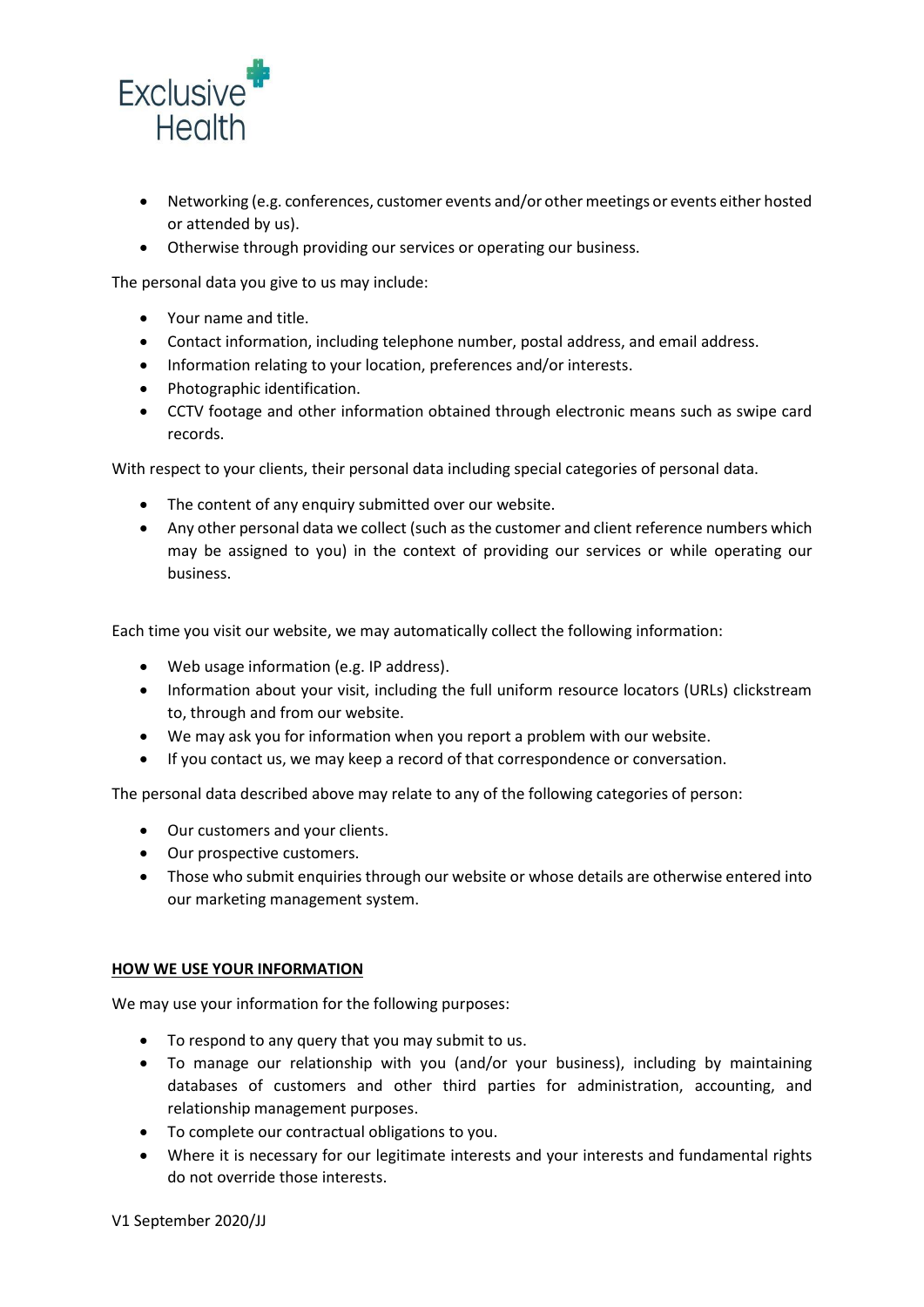

- Where we need to comply with a legal or regulatory obligation (for example any relevant antimoney laundering law or regulation).
- To send you any relevant information on our services and events that may be of interest to you using the email and/or postal address which you have provided, but only if you have given us your consent to do so or we are otherwise able to do so in accordance with applicable Data Protection Legislation. You can withdraw your consent to marketing activity at any time using the unsubscribe link located in any of our marketing emails.
- To determine what is most effective about our website, and to help identify ways to improve it, and to tailor it to be more effective.
- To comply with any other professional, legal, and regulatory obligations which apply to us or policies that we have in place.
- As we consider necessary to prevent illegal activity or to protect our interests.
- To share with companies in our group for the purpose of them sending to you any relevant information about their products/services that may be of interest to you.
- Legal grounds for processing your information.

We will rely on the following legal bases under Data Protection Legislation for processing your personal data:

- Performance of, or entry into, a contract.
- Compliance with a legal obligation to which we are subject.
- We have a legitimate interest in doing so as a service provider.
- Where processing of 'special category data' is necessary in the context of the establishment, exercise, or defence of legal claims.
- In certain circumstances, where we have express consent to do so. Where we collect consent, we will explain that it may be withdrawn at any time in accordance with the information we provide at that time.

We will process your client's personal data as a Data Processor in accordance with the terms of the contractual arrangements in place between us.

## **SHARING YOUR INFORMATION**

We may share your details with third parties instructed by us in accordance with your instructions to enable us to fulfil our contractual obligations to you and/or your clients during business.

- We will only share your personal data in compliance with Data Protection Legislation.
- We may disclose your information to third parties when:
- You specifically request this, or it is necessary to provide our services to you, for example disclosure to expert medical providers.
- We consider other companies' products and services in our group of companies may interest you.
- If we are under a duty to disclose or share your personal data to comply with any legal obligation.
- We will not sell your information.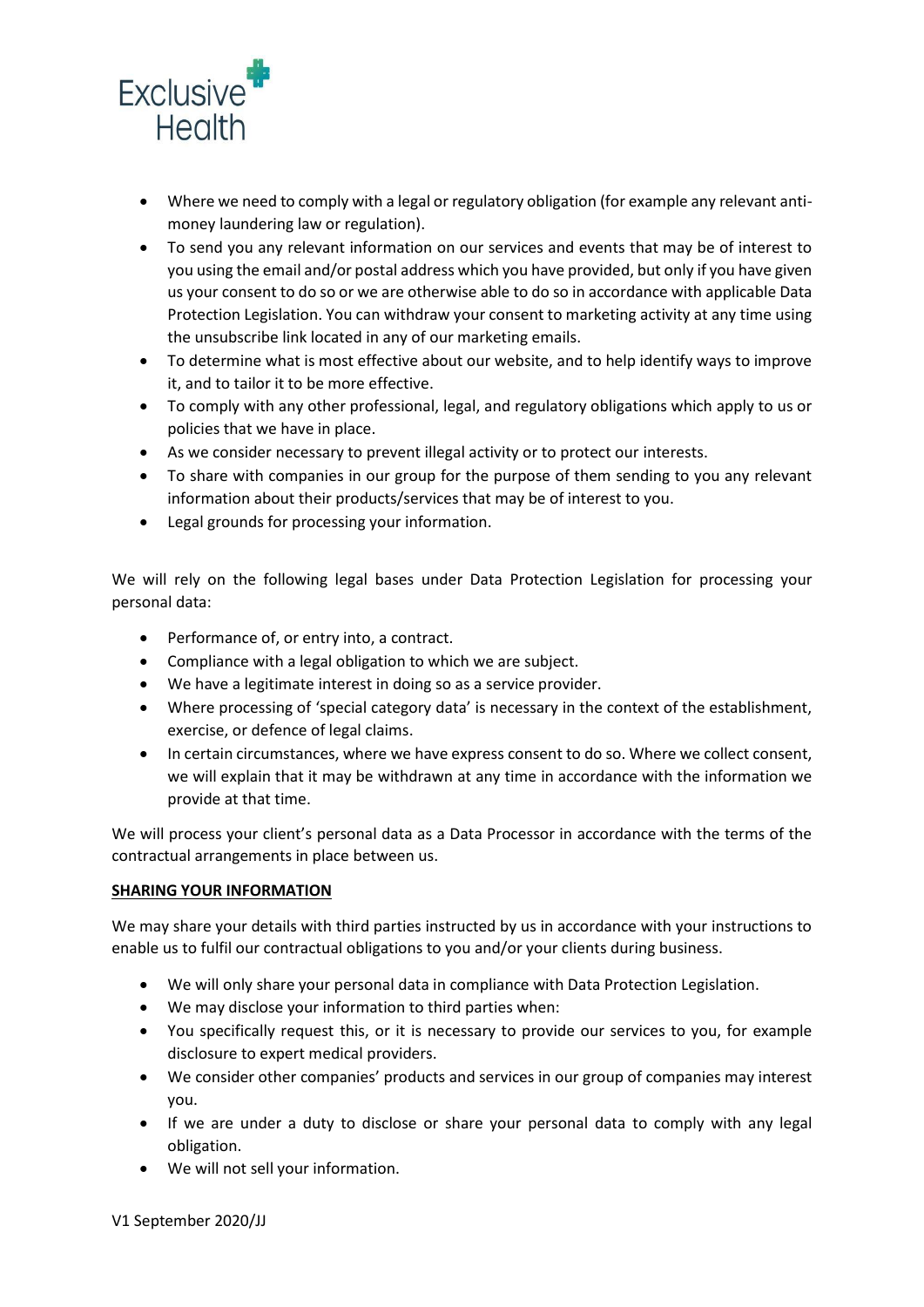

## **STORAGE AND RETENTION OF YOUR PERSONAL DATA**

We will only retain your personal data for as long as necessary to fulfil the purposes we collected it for, including for the purposes of satisfying any legal, accounting, or reporting requirements.

To determine the appropriate retention period for personal data, we consider the amount, nature, and sensitivity of the personal data, the potential risk of harm from unauthorised use or disclosure of your personal data, the purposes for which we process your personal data and whether we can achieve those purposes through other means, and the applicable legal requirements.

We will procure that any third parties we engage to provide services in satisfaction of any contract between us will keep your data and that of your clients stored on their systems for as long as is necessary to provide the services to you, and to comply with applicable legal requirements.

We will not store your information for longer than is reasonably necessary or required by law, and/or as needed for the duration of our contractual relationship.

Following the completion of any contract between us, we may also need to retain your personal data for legal and regulatory purposes, including

- Pursuing any outstanding payments, and
- For HMRC audit purposes following payment of an invoice.

## **SENDING YOUR INFORMATION OUTSIDE OF THE EEA**

If we need to share your personal data with a recipient outside the United Kingdom, we will ensure we do so in compliance with Data Protection Legislation and having obtained your consent, where appropriate.

## **YOUR INFORMATION RIGHTS**

Data Protection Legislation gives you the right to access information held about you.

We will aim to respond to any requests relating to your rights without undue delay and in any case within one month of receipt of your request. With respect to your clients we will, as you are the Data Controller, notify you if we directly receive a request relating to their rights.

We may ask you to confirm your identity so that we can validate a request. If you would like to make a request, please email the DPO at [martin@exclusive-health.co.uk](mailto:martin@exclusive-health.co.uk) or in by post to the address above.

You have the right to:

- Request access to your personal data and check that we are lawfully processing it.
- Request correction of the personal data that we hold about you if you consider that it is inaccurate.
- Request the transfer of your personal data to you or to a third party.